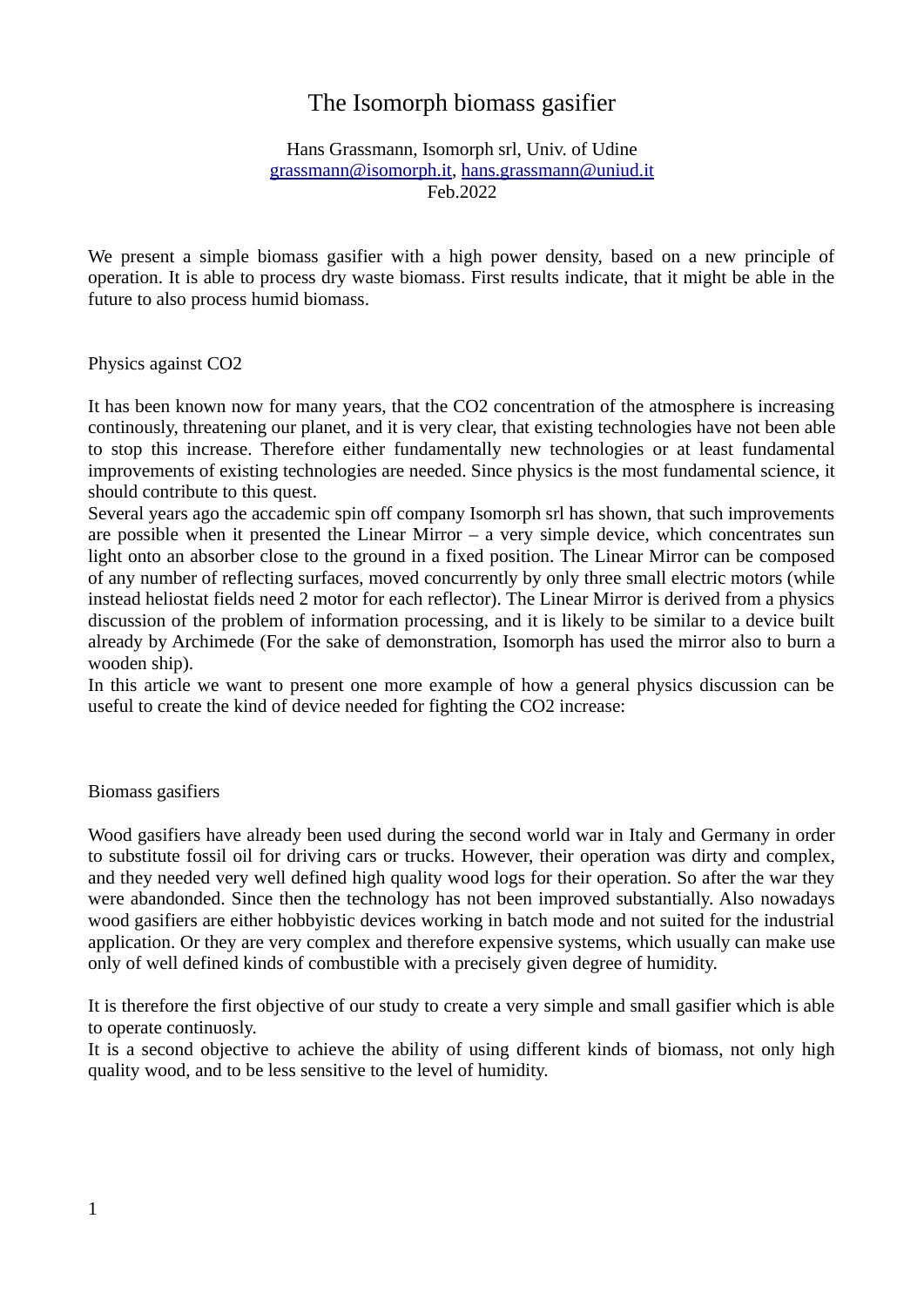#### The physics of gasification

In the engineering science, the gasification process is explained in terms of the air-fuel ratio. If there is precisely the amount of air available which is needed to burn the fuel (stoichiometric ratio), the fuel burns. If there is a lack of air, gasificiation is to occur:  $\geq$ Gasification is a thermochemical conversion of a solid or liquid fuel into combustible gasesby understoichiometric addition of a gasification agent... << (Advanced biomass gassification, S,Heidenreich, M.Mueller, P.U.Foscolo, Academic Press, Elsevier, ISBN 978-0-12-804296-0 )

Under this paradigma it is not possible to improve the performance of a gasifier by increasing the flow of primary air, because this would change the gasification reaction to a combustion reaction. Rather one has only the option to place additional inflows of primary air at a large distance, so that at each air inflow the reaction of the fuel with the air is independent of the reaction occuring at the

other inflow(s). An example is shown in figure 1, where the reactions are not only indipendent from each other, but in fact are supposed to be of a different nature: first there is primary air to cause a pyrolysis reaction, then, separately, a primary air flow which is supposed to cause a gasification reaction. Note, that under the present engineering paradigm, this configuration is logical and even unavoidable.

In a real device constructed according to this figure, the distance between the air inlets is 47 cm (Bhattacharya SC., Hla SS., Pham H-L. A study on a multri-stagehybrid gasifier-enginesystem. Biomass Bioenergy 2001;21 : 445-460)



Figure 1: a state of the art gasifier with two primary air supply inlets

However, from a physics point of view, that paradigm is difficult to understand. For a combustion engine for instance, the amount of oxygen and fuel injected within the time interval of one motor cycle not only is well defined, so that for instance the term "stoichiometric" is defined, too. Moreover there is a cause-effect relation: the availabilty of sufficient air will cause the fuel to burn completely.

In a gasifier instead this way of reasing cannot be applied. Compared to the amount of oxygen injected in a short time interval, there is an abundance of fuel, very most of which will not react with the oxygen during this time interval. From a physics point of view one would expect, that the gasification reactions will occur primarily as a function of temperature: in the presence of C atoms and at sufficient temperature, CO2 will not be stable, but instead there will be the formation of CO due to the high temperature.

From a physics point of view one would therefore expect, that increasing the flow of primary air during gasifier operation should not transform the gasification process into a combustion process, but should rather increase the temperature of the gasification process. Here the limiting factor will be the maximum allowed temperature of the construction material only.

As a consequence, the problem of gasification now takes a different character: one would like to inject as much primary air as possible without overheating the device, and one would like to get an even temperature profile over a large volume in order to maximize the power and the power density of the device (minimizng its size).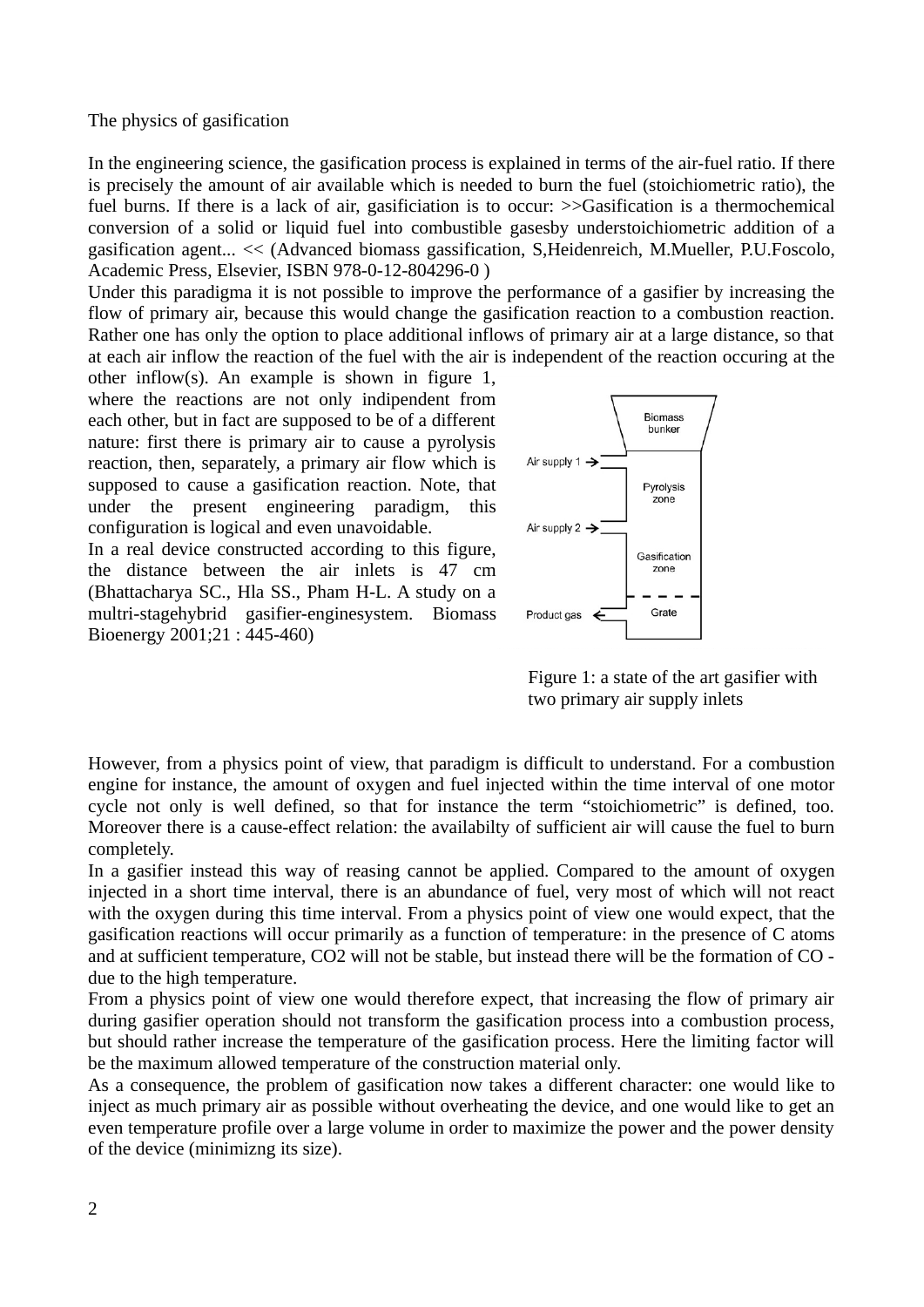From these requirements one can derive how our biomass gasifier should be constructed:

We assume a tube with biomass moving inside and along this tube. We consider a small hole in the wall of the tube, oxygen enters into the tube through this hole. If the biomass is ignited at this point, an oxidation zone will form with a certain temperature profile, we assume for the sake of discussion a very simple temperature profile, as shown in figure 2:

The biomass flowing through the tube will initially have ambient temperature, moving closer to the inflow of air, its temperature will increase, as shown in figure 2a , until it arrives at some maximum. This maximum should be sufficiently high in order to allow gasification. But it should not exceed the temperature which can be supported by the construction material.





Figure 2a: biomass moves through a tube (horizontal arrow), air enters through an opening (vertical arrow), a temperature profile results.

Figure 2b: if, in approximation, the temperature profile add, two openings will create a more even temperature profile over a finite length (dotted line)

We next assume a second hole in the tube through which flows primary oxygen. For the sake of argument the temperature profile created by this hole alone is assumed identical to the one of the first hole and we assume, that the temperature profile resulting from the operation of both holes be the sum of the sum of the two profiles, as shown in figure 2b.

We see, that the maximum allowed temperature is not reached only in 1 point, as in figure 2a, but over a finite length continuosly. With tow such holes, the power of the device has increased now by a factor of 2, and the volume where the maximum temperature is provided has increased by an even larger facctor.

Adding more openings along the tube, we can create a correspondingly long volume of constantly high temperature.

The characteristic freature of this construction is the distance between the holes: they must be close enough with respect to the length of their individual reaction zone.

This simple device should not only reach a high power density, but it should also produce rather clean gas, since the volatiles have to travel through a long zone of high temperature.

The Isomorph gasifier

Isomorph srl has developed this concept in the years 2015 to 2018. In 2020 it was first presented to the public at the occasion of ESOF2020. In this article we present results from an improved version constructed in 2021, a cross section of the device is shown in figure 3.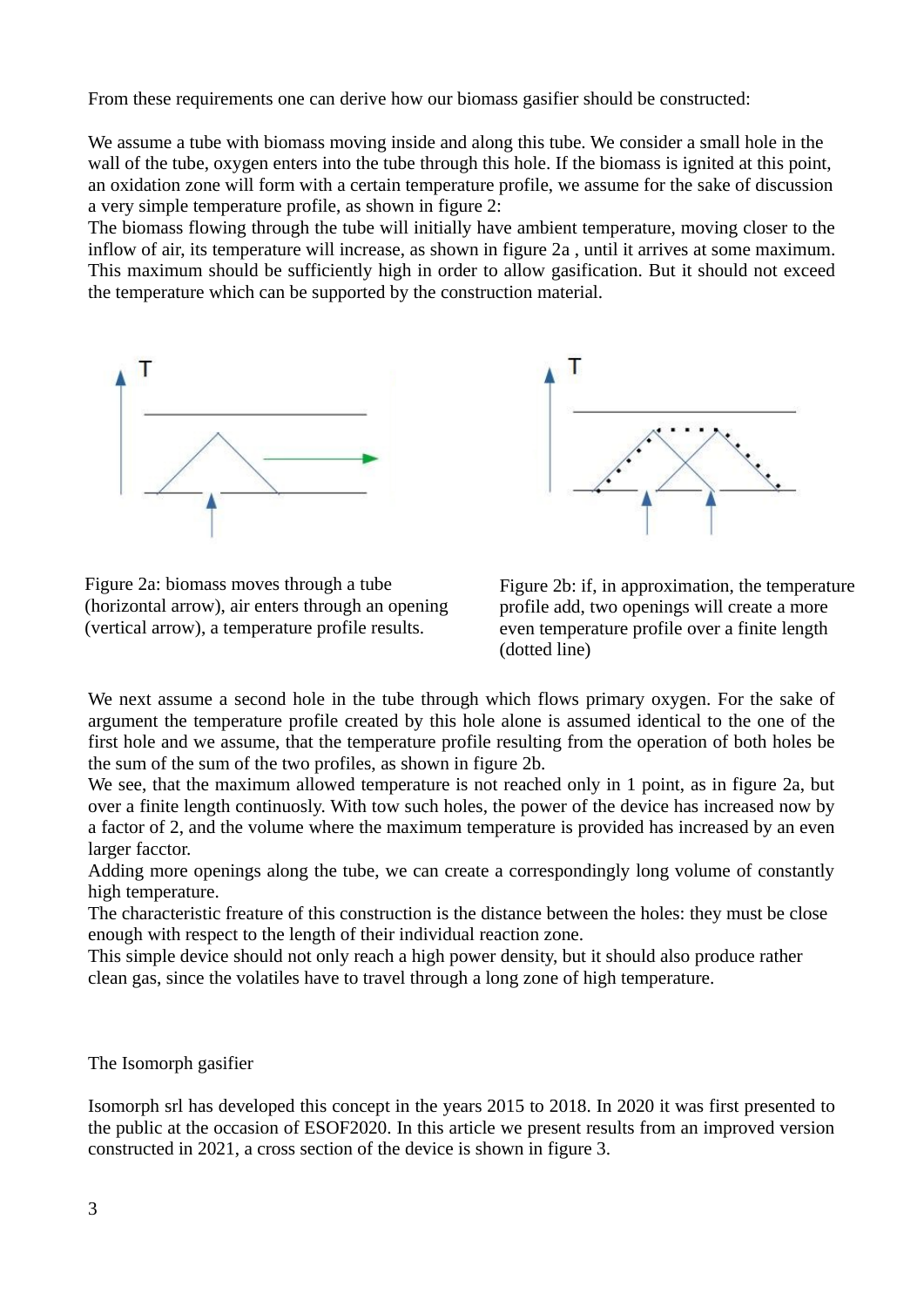

Figure 3: the Isomorph gasifier, state of 2021.

From a bunker for the biomass (yellow and green walls in figure 3) an Archimedes screw (the motor of the screw is omitted in the drawing) pushes the biomass upwards an inclined tube. In its upper part, the tube is surrounded by two chambers (green wall and brown wall), from where holes in the tube allow primary air to enter the tube – this forms the gasification reactor, it has a length of 30 cm and a volume of 5 liters.

The fact that there are two separate chambers allows to optimize the flow of primary air and also to perform stable running at low power. Ashes or dirt contained in the biomass will finally arrive at the top of the gasification volume and drop into a (blue) ash tray. The structure is only 150 cm high. The primary air in the lower gasification volume is preheated.

Along the gasifier tube there are 4 temperature sensors (visible in figure 3) at distances of 15 cm from each other.

The primary air is provided by Micronel ventilators with a maximum pressure of 5 kPa, the system is controlled by a Siemens Logo plc.

The gas produced is combusted in a seconday flame outside the gasifier, an experimental heat exchanger heats a flow of water and allows therefore an estimate of the power of the device.

| Technical details of gasifier:        |                  |
|---------------------------------------|------------------|
| height                                | 150 cm           |
| mass                                  | about 60 kg      |
| gasification volume                   | 5 liters         |
| motor of screw                        | 150 W, 220 V     |
| screw diameters                       | $12 \text{ cm}$  |
| mass in bunker                        | 30 <sub>kg</sub> |
| material construction stainless steel |                  |
| control                               | Siemens Logo     |
| ventilators                           | 24 V             |
|                                       |                  |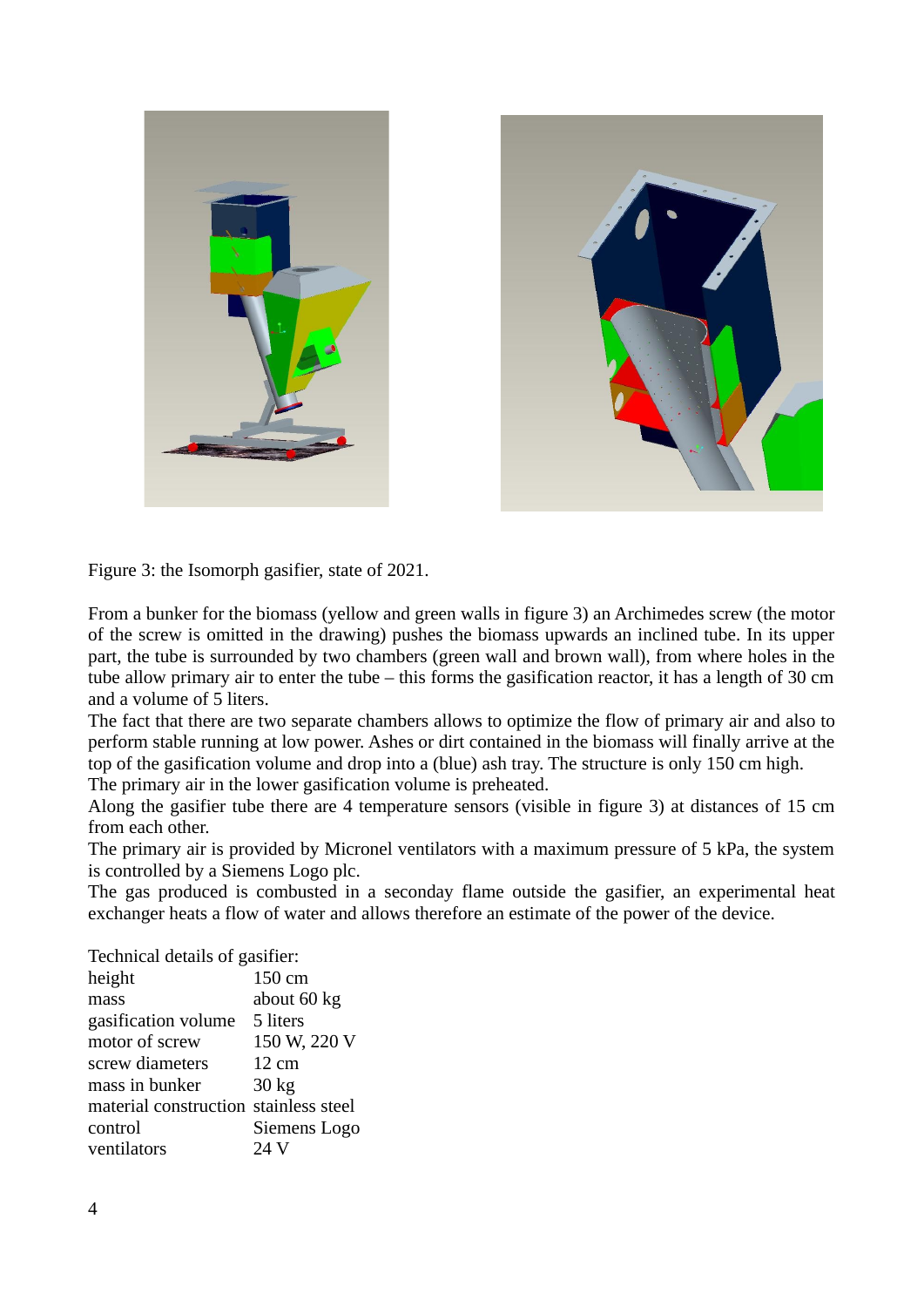

Figure 4: the gasifier, equipped with external burner (to the left) and preheating system for primary air.

# Gasifier performance

For the first tests wood pellets have been used in order to have a calibrated standard material. Based on past experience we had expected this gasifier to arrive at a power of about 100 kW. However, already during the first test run temperatures reached 900 C°, so that the primary air had to be reduced in order to avoid excessive temperatures. The reduced power was about 50 kW.

This result is very promising for the future development: due to the high temperature, the gasifier can be expected tp produce a very clean gas and that also materials which are considered difficult to gasifiy can be handled. In order to limit the temperature, water vapor has to be added in the future.

The reactor of the gasifier has a volume of 5 liters. With a power of only 50 kW, the resulting power density is therefore 50 kW/5  $l = 10$  MW/m<sup>3</sup>.

Nuclear reactors have power densities between 6 and  $100$  MW/m<sup>3</sup>. Therefore the power density of our biomass gasifier can be compared to that of a nuclear reactor. This shows, that the new, physics based principle of construction does work as expected and that the major task of our development work has been met.

Several kinds of dried "waste" biomass were tried: alghe from the beach, green cut from gardening, pine needles. For quantities of up to about 20 kg no difference could be observed between the gasification of wood pellets and dry biomass.

The gasifier is also able to work for long periods of time autonomously: figure 5 shows the temperatures from the four sensors during 50 hours of continuos operation. During the night, combustible was provided to the bunker (capacity 30 kg) from a secondary biomass container which also had a capacity of 30 kg. In order to ensure, that the material was sufficient for at least 15 hours of operation (from 17.00 to 8.00), the gasifier was run at a reduced power of about 15 kW for this test.

During the night, the gasifier was running unattented. During daytime several tests were performed without stopping gasifier operation.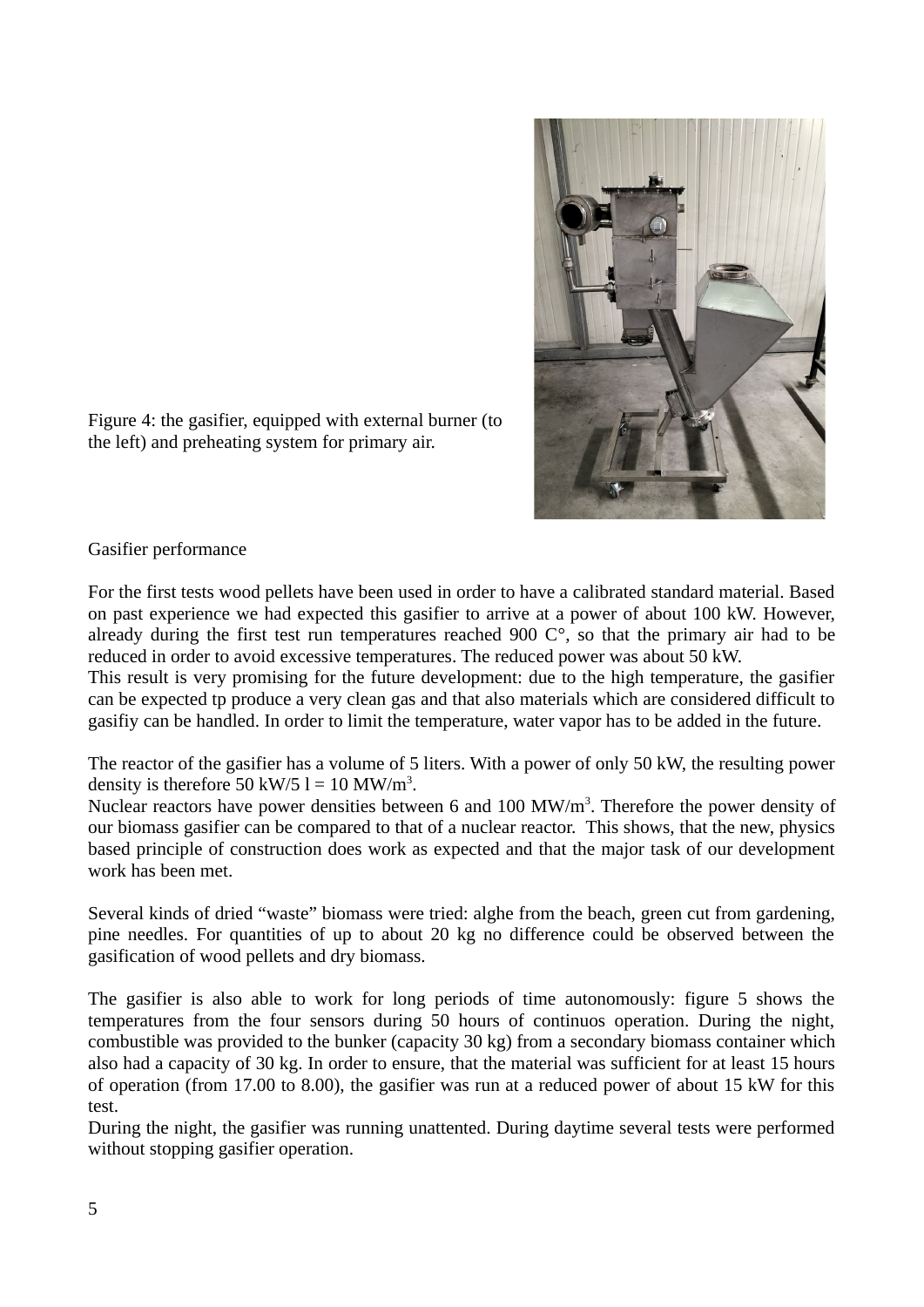# gasifier temperatures



time /2 min

Figure 5: gasifier temperatures during continuous operation.

At about 800 minutes (in figure 5) and after 1230 minutes tests were performed and accordingly the temperatures changed at that time.

When no tests were performed, the temperatures were very stable. Even the temperature at the lowest measurement point (T4), positioned at the beginning of the gasifier, was always above 500 °C (as long as no tests were performed).



gasifier temperatures

Figure 6 : temperatures during the gasification of humid biomass.

Towards the end of the run, after 1300 minutes, 7.4 kg of greencut were fed into the gasifier, the material had a humidity of 45 to 50%. The temperatures of the two lower sensors fell considerably, this is shown in more detail in figure 6, the lowest sensor measured 130 °C. However, the gasifier